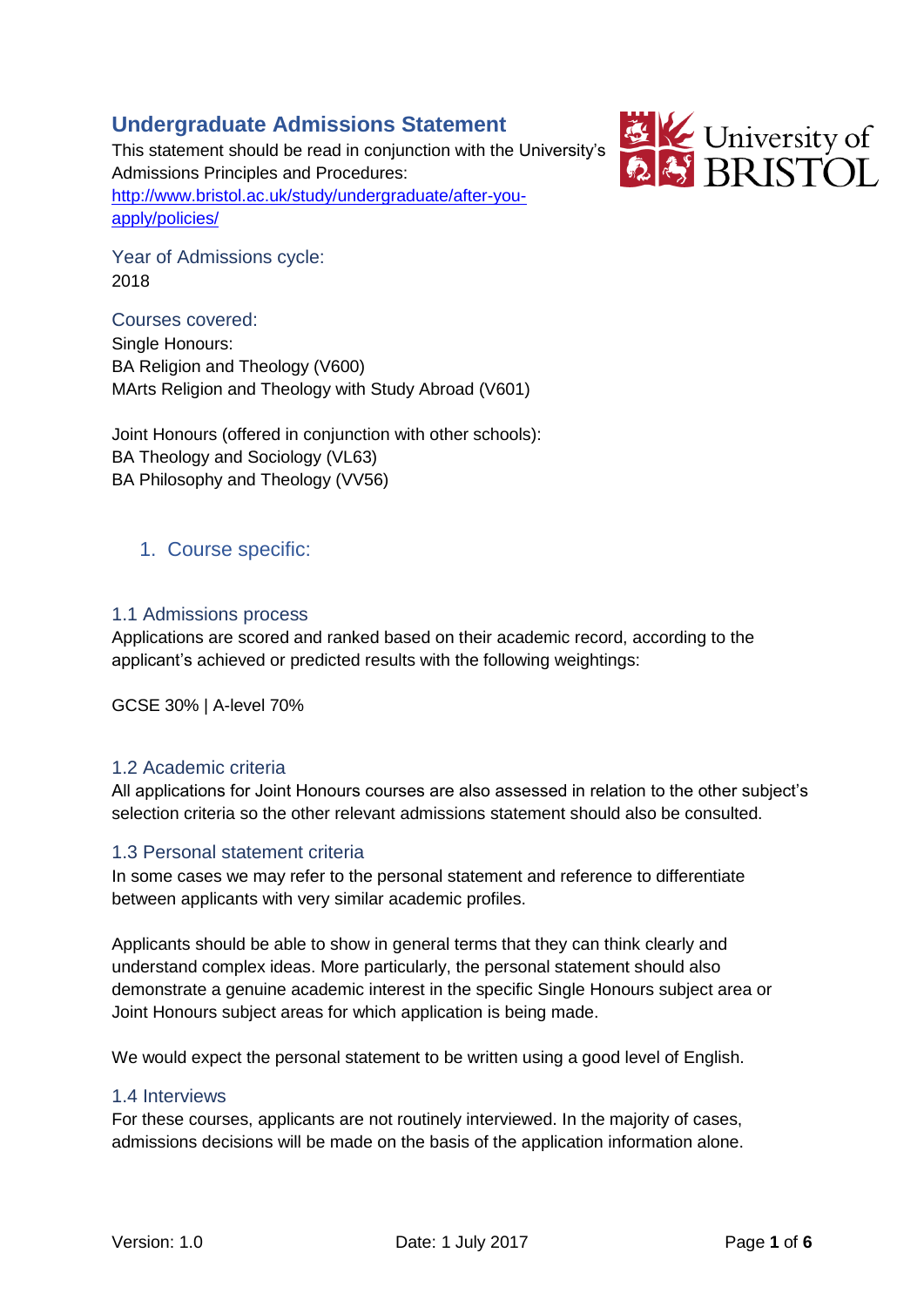In exceptional circumstances where an interview is deemed necessary, it will be conducted by at least two people, with at least one of whom has been trained in fair and effective recruitment techniques, and undertaken in accordance with the University's policy on equal opportunities.

The criteria for assessing interview performance may include, for example: demonstrated interest in, suitability for, and commitment to the subject; evidence of clear thinking and understanding, problem solving and analytical skills; standard of spoken English; appropriateness of the Bristol course in relation to the applicant's declared interests and aspirations; non-academic achievement and/or experience, or extra-curricular interests, that indicate the likely contribution an applicant will make to the life of the University; positions of responsibility held; other relevant skills.

## 1.5 Mature applicants

Mature students are considered against the same criteria as all other candidates. For mature applicants, evidence of recent study and examinations is expected within the last 5 years. In some cases mature applicants may be invited to interview (see '1.4 Interview' above).

Where applicants do not have recent educational qualifications to support their application, relevant experience may be taken into consideration., Mature applicants who do not meet our standard entry requirements and who cannot demonstrate recent study, relevant employment history or life experience will usually be advised to gain some academic experience before reapplying.

Current and prospective applicants in this position should consider applying to our Foundation Year in the Arts and Humanities (http://www.bristol.ac.uk/arts/study/foundation/) or taking an Access course, A-level, Open University foundation module or equivalent. Please contact the Admissions team regarding the suitability of your intended programme.

# 1.6 Aspirational offers

We recognise that some applicants may achieve higher than their predicted grades, and so we may also consider applicants who are predicted to achieve slightly below the entry requirements (usually in a non-specified subject). Any offer made would be at the standard level.

# 1.7 Alternative offers

If applicants are not qualified or have an unsuitable academic background for the course to which they originally applied, we may offer the opportunity to be considered for an alternative course in a related subject area. In such cases applicants will receive an email notification providing a list of the alternative options.

# 1.8 Deferred applications

Deferred applications (ie. applying in 2017/18 for 2019 entry) are accepted. In fairness to the following cycle of applicants we can only make a limited number of deferred offers.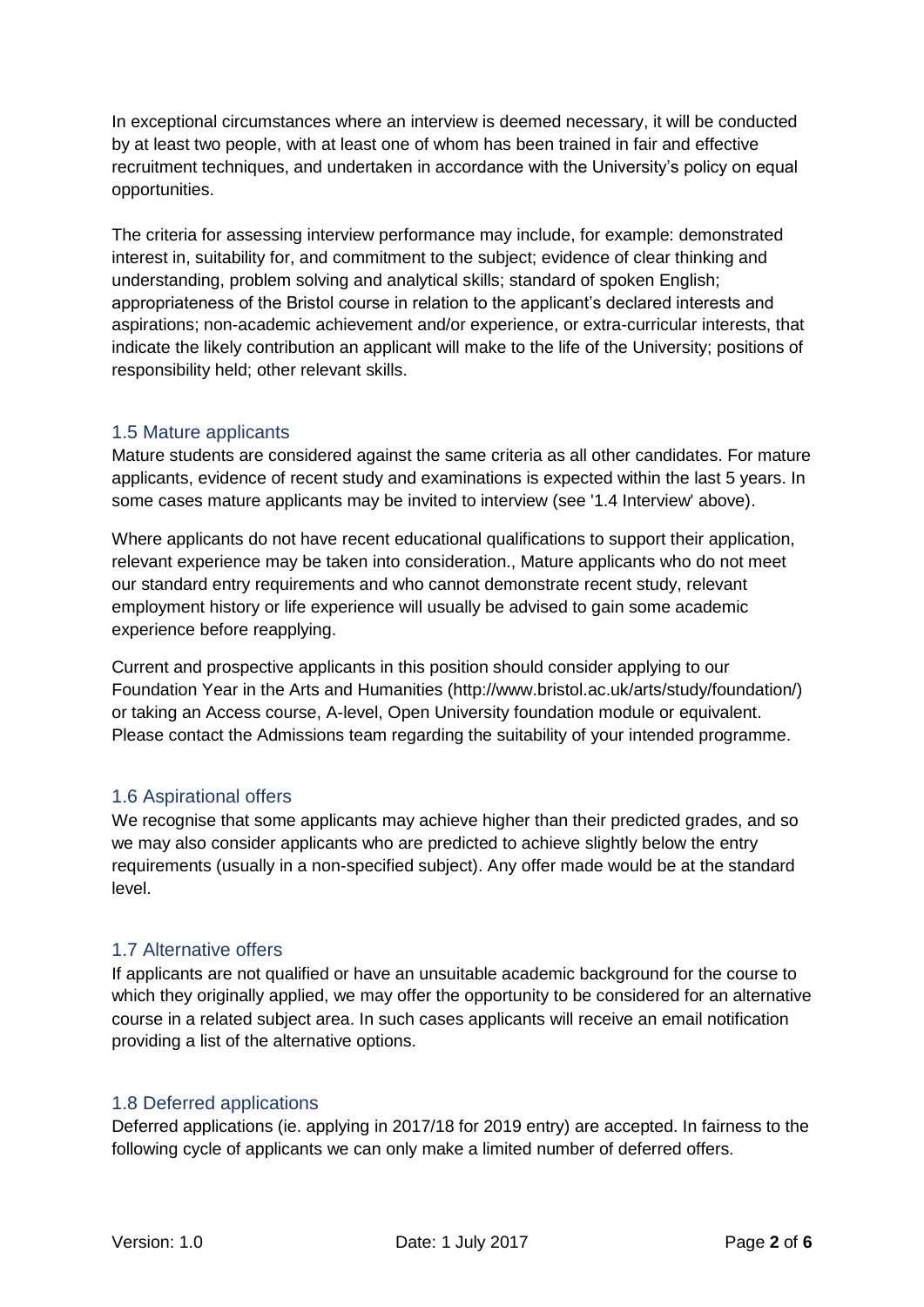## 1.9 Resits

The department will consider applicants who resit their qualifications.

## 1.10 Transfers

Requests for transfers to our courses may be made from suitable applicants from other degree programmes within the University, subject to the conditions set out in the Regulations and Code of Practice for Taught Programmes. This is at the department's discretion and relies on spaces being available.

Generally, we would expect students to begin their studies in the first year of the programme, but suitably qualified applicants who have completed the first year of a degree programme at another institution may seek entry to year two, but acceptance is at the discretion of the department and is subject to there being space available on that degree. Such applications must be submitted in the usual way through UCAS, indicating the year of entry as Year Two, with reasons for requesting such a transfer clearly outlined in the Personal Statement.

# 2. General

#### 2.1 Admissions team

Applications are assessed by a centralised team in close co-operation with the School Recruitment and Admissions Officer(s).

### 2.2 Admissions process

When assessing an application the admissions team will consider whether the applicant's academic potential is such that it is likely they would be successful on the degree. The admissions team takes into account a wide variety of factors which include, but are not limited to, actual academic performance to date and predicted results for qualifications currently being studied.

Because of the very high number of applications we receive, and to ensure that all those applying on time are treated fairly, some applications may be held until May before a decision is made.

Applicants will be assessed on the basis of information within their application only; we will not take into account any additional information received from an applicant or institution, unless we have requested it.

All applications received are considered on an equal basis. Applications that are received before the January deadline set by UCAS are guaranteed equal consideration.

Applicants are not discriminated against on the grounds of race, ethnicity, nationality, gender, sexuality, religion, disability, or age.

To assess an application we require:

• A full academic history from age 16 onwards, including any retakes or uncompleted qualifications.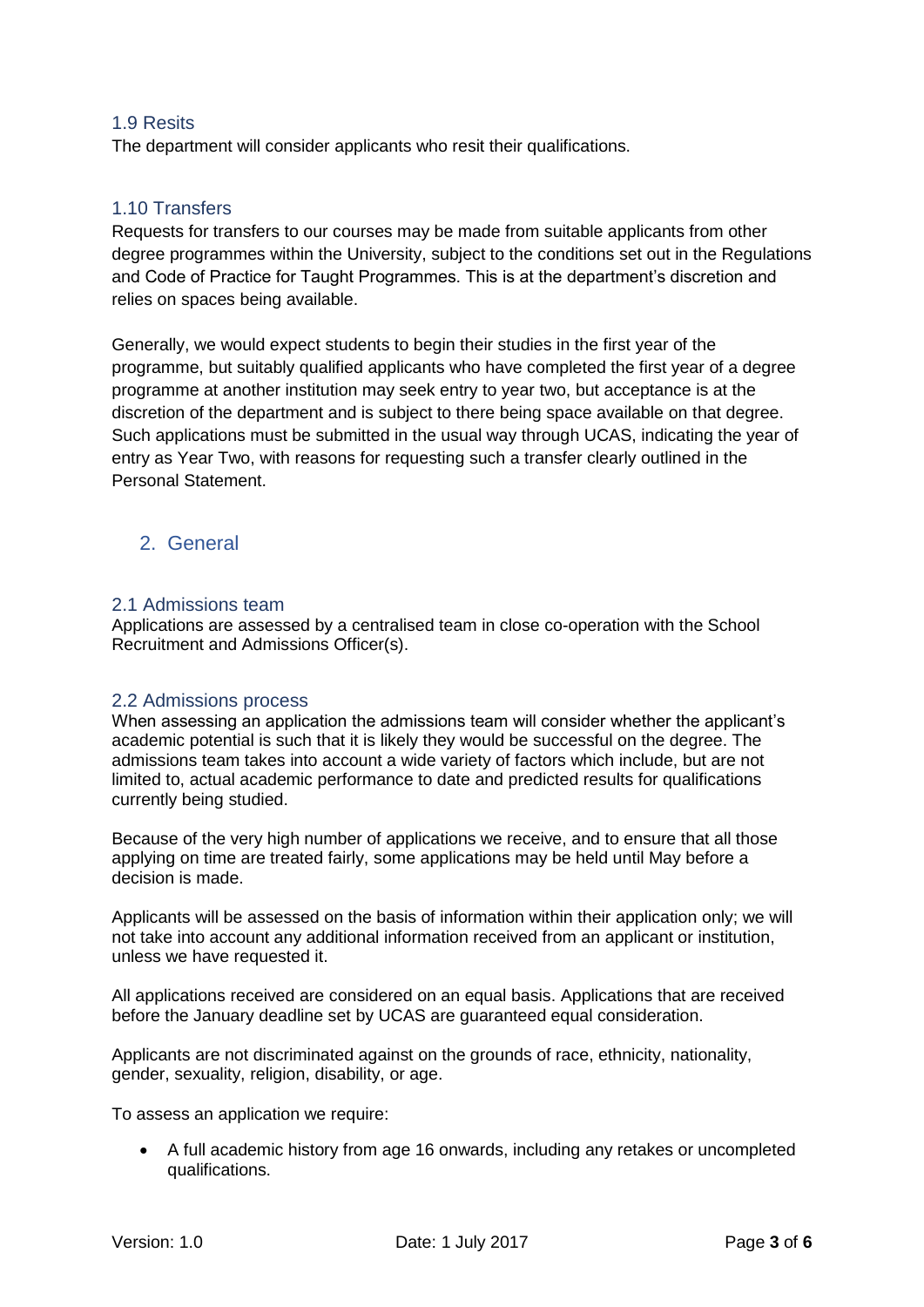- Predicted grades for any qualifications the applicant is currently taking. Predicted grades can only come from a school or referee. These must include an overall grade (if applicable) AND where a particular subject is specified in the entry requirements, the achieved grades or predicted grades for that subject, and any related or major subjects the applicant is studying.
- If predicted grades are not available, then we will accept a transcript showing the results of a previous year's courses or examinations.

#### 2.3 Visit day

All UK candidates who receive an offer are invited to attend one of our visit days. Applicants are given an opportunity learn more about the degree, and to view the Faculty, the wider University and the city of Bristol. Applicants are normally given a choice of dates to attend a visit day.

Information about the visit days can be found on our web page: <http://www.bristol.ac.uk/study/undergraduate/visits/>

#### 2.4 Correspondence with applicants

All correspondence relating to an applicant's status will be sent by email.

All applications are acknowledged by email on receipt to establish contact and inform the applicant of the process to be followed.

Applicants will then be notified if their application has been successful or unsuccessful, or to inform them that their application has been assessed and put on 'Hold' pending a decision later in the cycle.

For applications that are submitted by 15 January, the final deadline by which applicants will receive a decision is 3 May. Most decisions are made well before this date. We monitor the number of offers we make carefully and may hold some applications until later in the cycle.

#### 2.5 Academic entry requirements

Academic entry requirements for standard qualifications (A-level, SQA, IB, Access, BTEC, Welsh Bac, GCSEs) can be found in the undergraduate course finder: <http://www.bristol.ac.uk/study/undergraduate/search/>

Other qualifications, including international qualifications, will be considered on an individual basis.

All applications must be submitted through UCAS or Common Application; we cannot consider any direct applications.

A-level General Studies and Critical Thinking are not considered towards offers or academic assessment.

We assess applications on predicted and/or achieved A-Level grades (or equivalent). We do not assess AS-level grades.

#### 2.6 Reference criteria

References will be assessed for information on the applicant's motivation, ability to work independently, powers of analysis and expression. If the referee believes the applicant's performance does not reflect their ability, due to educational context and/or special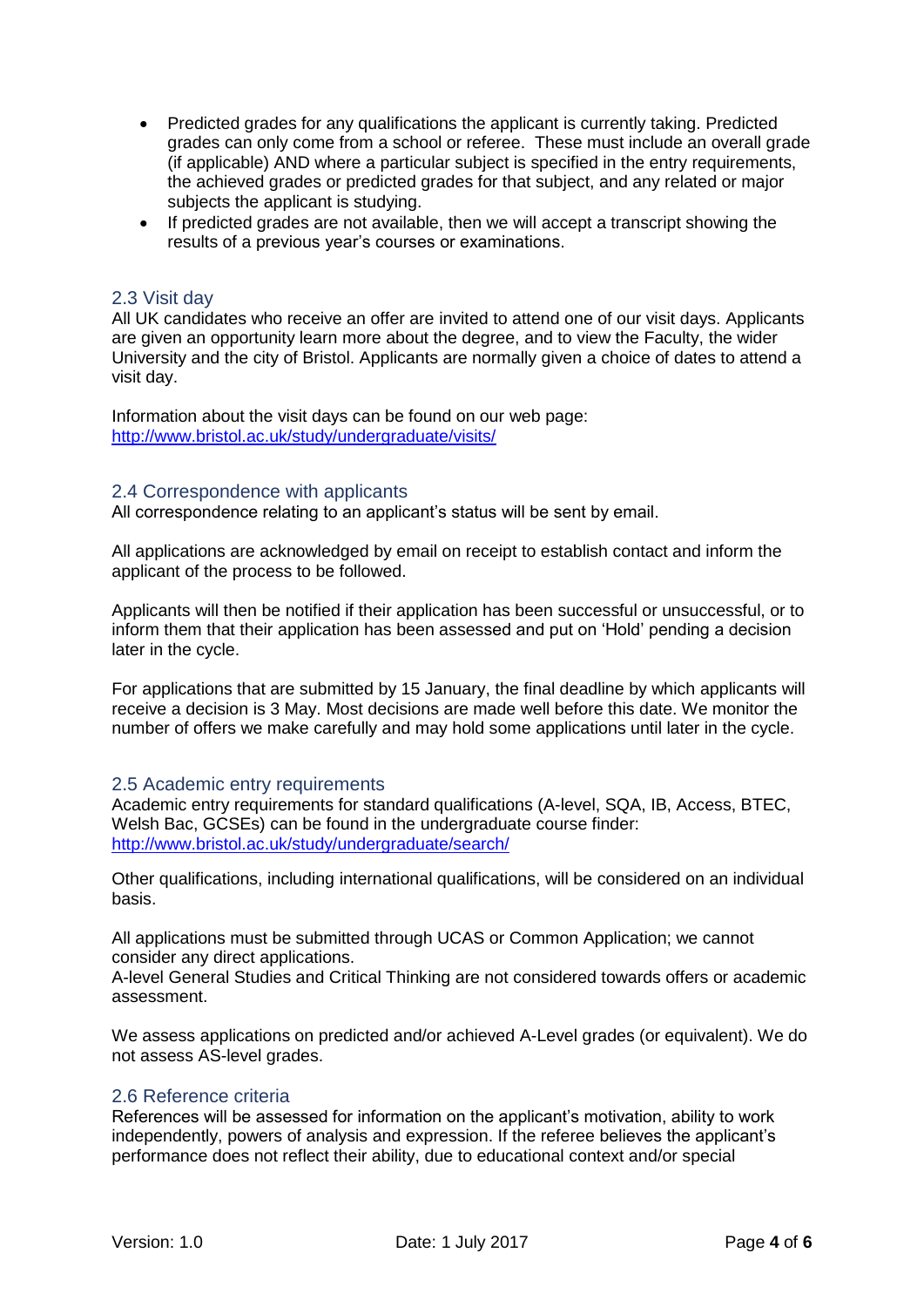circumstances, they should advise the applicant to complete an extenuating circumstances form (see 2.11 Extenuating Circumstances)

References should ideally be from a school or college, from a personal tutor confirming the academic potential of the applicant to study at degree level. Where this is not possible, a non-academic reference should confirm the relevant experience of the applicant as well as mathematical and problem-solving capabilities. It should indicate the potential of the applicant for study at degree level.

The reference will be included in the assessment of the personal statement, with the following taken into account:

- predictions of examination results (and, where the qualifications are unusual, an explanation of their meaning);
- an overall assessment of the applicant, in particular their suitability for further study;
- a discussion of earlier exam results, especially if they were influenced by personal or medical circumstances (and are therefore a poor guide to ability);
- discussion of the applicant's intellectual curiosity, interests and suitability for the subject;
- discussion of the applicant's other interests.

#### 2.7 International applicants

International applicants will be subject to the criteria as detailed on our International web page:<http://www.bristol.ac.uk/international/countries/>

We also consider applications through the Common Application system, and the same criteria and assessment used for UCAS applicants are applied.

### 2.8 English language requirements

All applicants are required to demonstrate that they have sufficient ability to understand and express themselves in both spoken and written English in order to benefit fully from their degree course.

English Language requirements for each course can be found in the undergraduate course finder and are explained on our English Language web page: <http://www.bristol.ac.uk/study/language-requirements/>

### 2.9 Contextual information

We take a holistic approach to assessing all applications, ensuring that an applicant's educational and social contexts are taken into consideration, where supported by clear evidence that this may have adversely affected academic performance.

As part of our commitment to the UK national agenda on widening participation, we consider the educational context in which grades have been achieved.

To be eligible for a contextual offer, applicants must meet the criteria set out on our web page: [http://www.bristol.ac.uk/study/undergraduate/entry-requirements](http://www.bristol.ac.uk/study/undergraduate/entry-requirements-qualifications/%23contextual)[qualifications/#contextual](http://www.bristol.ac.uk/study/undergraduate/entry-requirements-qualifications/%23contextual)

Further information about contextual offers can be found in the University's Admissions Principles and Procedures for Undergraduate Courses.